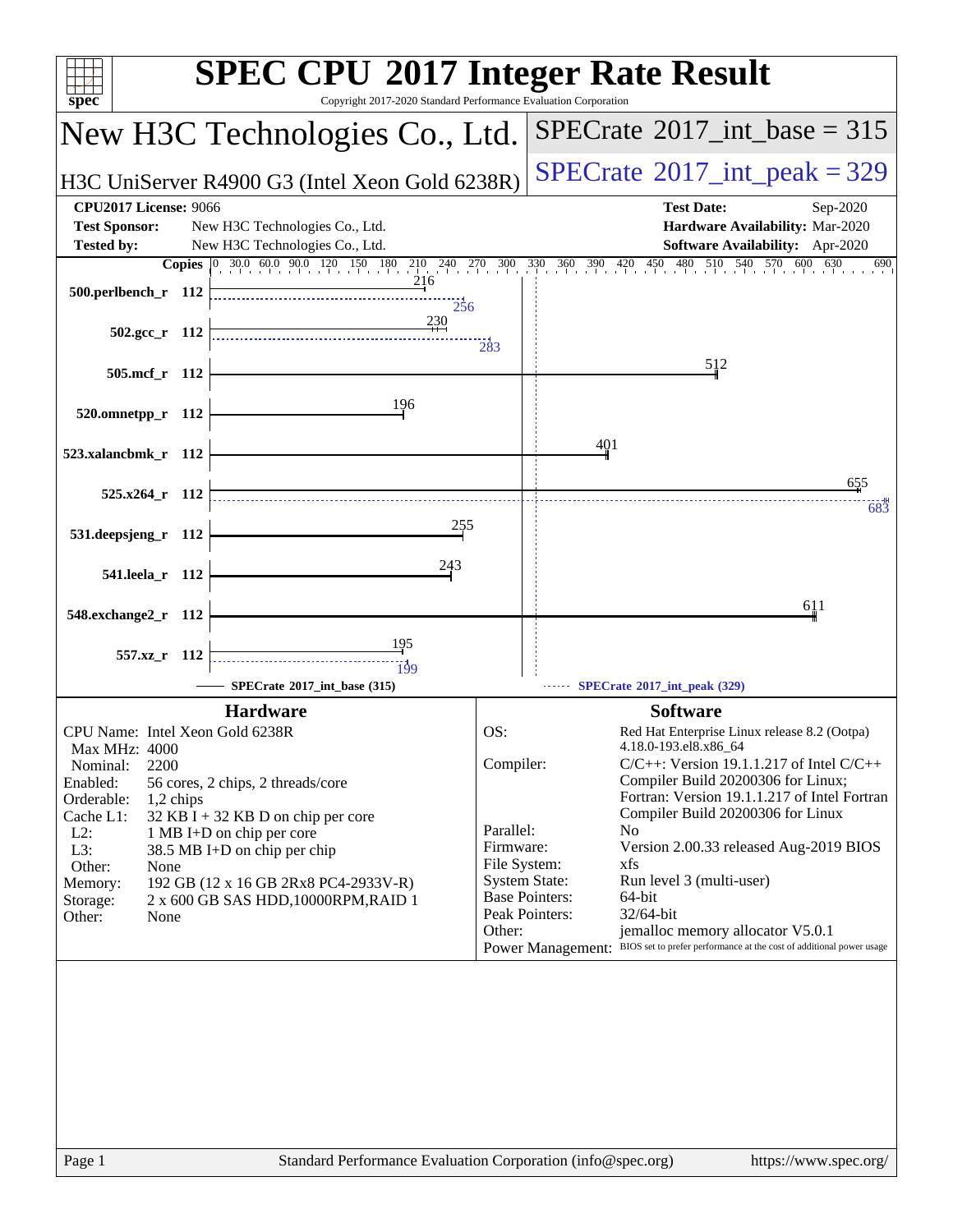

Copyright 2017-2020 Standard Performance Evaluation Corporation

## New H3C Technologies Co., Ltd.

H3C UniServer R4900 G3 (Intel Xeon Gold  $6238R$ ) [SPECrate](http://www.spec.org/auto/cpu2017/Docs/result-fields.html#SPECrate2017intpeak)<sup>®</sup>[2017\\_int\\_peak = 3](http://www.spec.org/auto/cpu2017/Docs/result-fields.html#SPECrate2017intpeak)29

 $SPECTate@2017_int\_base = 315$ 

**[Test Sponsor:](http://www.spec.org/auto/cpu2017/Docs/result-fields.html#TestSponsor)** New H3C Technologies Co., Ltd. **[Hardware Availability:](http://www.spec.org/auto/cpu2017/Docs/result-fields.html#HardwareAvailability)** Mar-2020 **[Tested by:](http://www.spec.org/auto/cpu2017/Docs/result-fields.html#Testedby)** New H3C Technologies Co., Ltd. **[Software Availability:](http://www.spec.org/auto/cpu2017/Docs/result-fields.html#SoftwareAvailability)** Apr-2020

**[CPU2017 License:](http://www.spec.org/auto/cpu2017/Docs/result-fields.html#CPU2017License)** 9066 **[Test Date:](http://www.spec.org/auto/cpu2017/Docs/result-fields.html#TestDate)** Sep-2020

### **[Results Table](http://www.spec.org/auto/cpu2017/Docs/result-fields.html#ResultsTable)**

|                                                  | <b>Base</b>   |                |       |                |            | <b>Peak</b>    |       |               |                |              |                |              |                |              |
|--------------------------------------------------|---------------|----------------|-------|----------------|------------|----------------|-------|---------------|----------------|--------------|----------------|--------------|----------------|--------------|
| <b>Benchmark</b>                                 | <b>Copies</b> | <b>Seconds</b> | Ratio | <b>Seconds</b> | Ratio      | <b>Seconds</b> | Ratio | <b>Copies</b> | <b>Seconds</b> | <b>Ratio</b> | <b>Seconds</b> | <b>Ratio</b> | <b>Seconds</b> | <b>Ratio</b> |
| $500.$ perlbench_r                               | 112           | 826            | 216   | 822            | 217        | 825            | 216   | 112           | 695            | 256          | 696            | 256          | 695            | 257          |
| $502.\text{gcc}_{r}$                             | 112           | 665            | 238   | 691            | 230        | 705            | 225   | 112           | 561            | 283          | 560            | 283          | 561            | 283          |
| $505$ .mcf r                                     | 112           | 354            | 512   | 355            | 511        | 353            | 513   | 112           | 354            | 512          | 355            | 511          | 353            | 513          |
| 520.omnetpp_r                                    | 112           | 751            | 196   | 753            | 195        | 751            | 196   | 112           | 751            | 196          | 753            | 195          | 751            | 196          |
| 523.xalancbmk r                                  | 112           | 296            | 400   | 295            | 401        | 294            | 402   | 112           | 296            | 400          | 295            | 401          | 294            | 402          |
| 525.x264 r                                       | 112           | 298            | 657   | 300            | 655        | 300            | 654   | 112           | 288            | 682          | 287            | 683          | 286            | 686          |
| 531.deepsjeng_r                                  | 112           | 503            | 255   | 502            | 256        | 503            | 255   | 112           | 503            | 255          | 502            | 256          | 503            | 255          |
| 541.leela r                                      | 112           | 761            | 244   | 764            | 243        | 763            | 243   | 112           | 761            | 244          | 764            | 243          | 763            | 243          |
| 548.exchange2_r                                  | 112           | 481            | 611   | 479            | 612        | 482            | 609   | 112           | 481            | 611          | 479            | 612          | 482            | 609          |
| 557.xz r                                         | 112           | 623            | 194   | 622            | <u>195</u> | 620            | 195   | 112           | 606            | 200          | 607            | 199          | 607            | <u>199</u>   |
| $SPECrate^{\circ}2017$ int base =<br>315         |               |                |       |                |            |                |       |               |                |              |                |              |                |              |
| $CDEDC = 1.6904E^{-1}$ and $1.1$<br>$\mathbf{A}$ |               |                |       |                |            |                |       |               |                |              |                |              |                |              |

**[SPECrate](http://www.spec.org/auto/cpu2017/Docs/result-fields.html#SPECrate2017intpeak)[2017\\_int\\_peak =](http://www.spec.org/auto/cpu2017/Docs/result-fields.html#SPECrate2017intpeak) 329**

Results appear in the [order in which they were run](http://www.spec.org/auto/cpu2017/Docs/result-fields.html#RunOrder). Bold underlined text [indicates a median measurement](http://www.spec.org/auto/cpu2017/Docs/result-fields.html#Median).

### **[Compiler Notes](http://www.spec.org/auto/cpu2017/Docs/result-fields.html#CompilerNotes)**

The inconsistent Compiler version information under Compiler Version section is due to a discrepancy in Intel Compiler. The correct version of C/C++ compiler is: Version 19.1.1.217 Build 20200306 Compiler for Linux The correct version of Fortran compiler is: Version 19.1.1.217 Build 20200306 Compiler for Linux

### **[Submit Notes](http://www.spec.org/auto/cpu2017/Docs/result-fields.html#SubmitNotes)**

 The numactl mechanism was used to bind copies to processors. The config file option 'submit' was used to generate numactl commands to bind each copy to a specific processor. For details, please see the config file.

### **[Operating System Notes](http://www.spec.org/auto/cpu2017/Docs/result-fields.html#OperatingSystemNotes)**

Stack size set to unlimited using "ulimit -s unlimited"

### **[Environment Variables Notes](http://www.spec.org/auto/cpu2017/Docs/result-fields.html#EnvironmentVariablesNotes)**

```
Environment variables set by runcpu before the start of the run:
LD_LIBRARY_PATH =
      "/home/speccpu/lib/intel64:/home/speccpu/lib/ia32:/home/speccpu/je5.0.1-
      32"
MALLOC_CONF = "retain:true"
```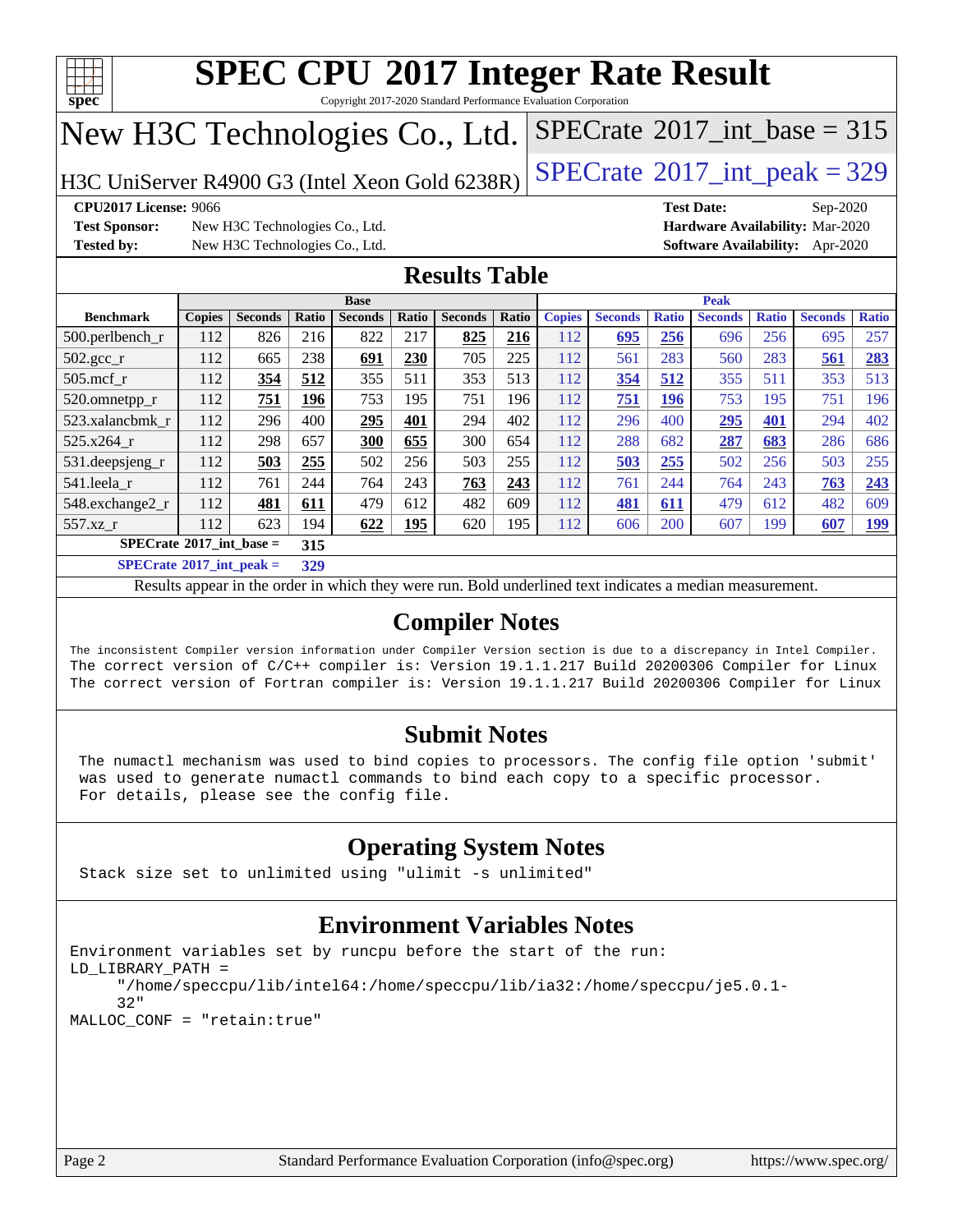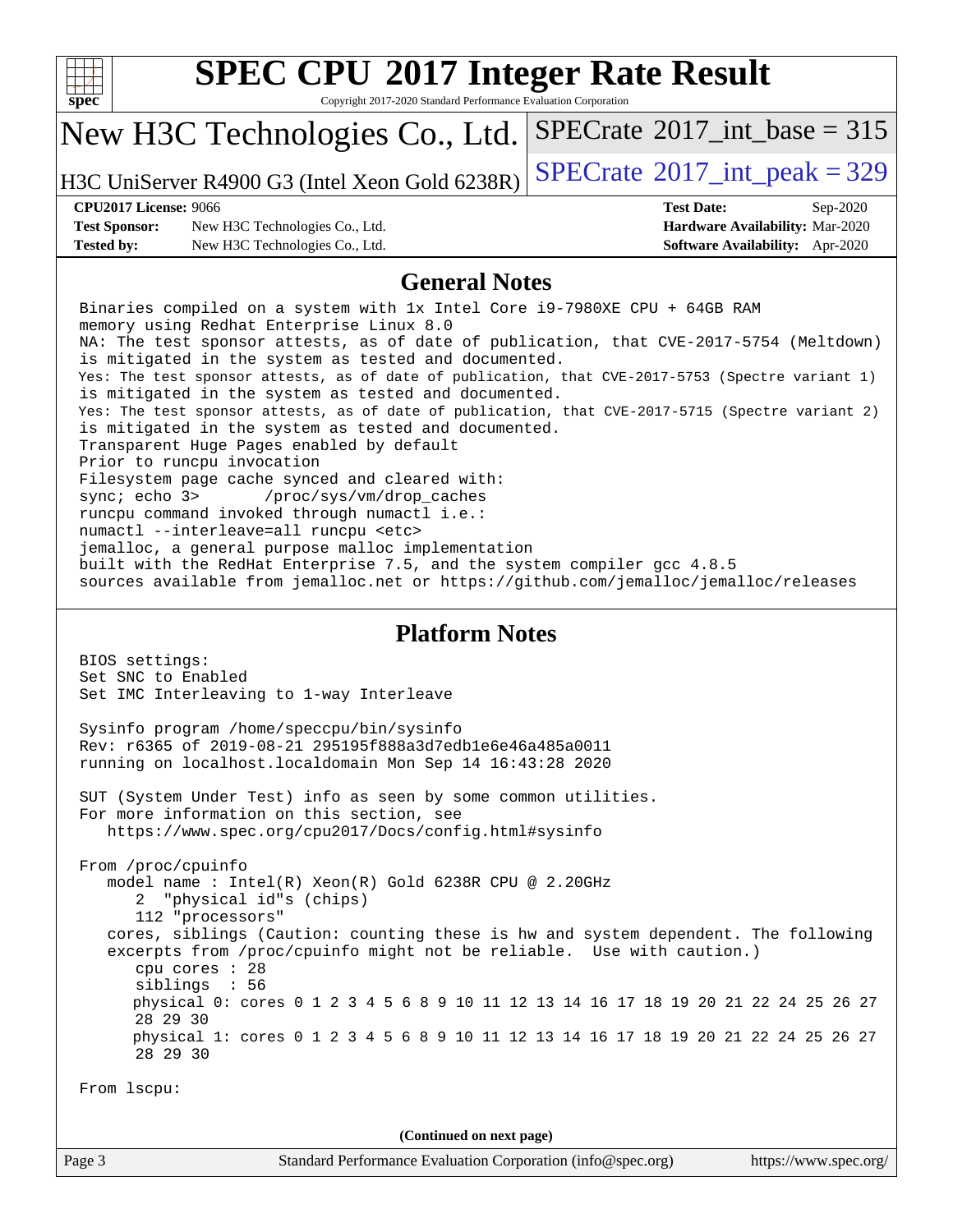

Copyright 2017-2020 Standard Performance Evaluation Corporation

## New H3C Technologies Co., Ltd.

H3C UniServer R4900 G3 (Intel Xeon Gold 6238R)  $\left|$  [SPECrate](http://www.spec.org/auto/cpu2017/Docs/result-fields.html#SPECrate2017intpeak)<sup>®</sup>[2017\\_int\\_peak = 3](http://www.spec.org/auto/cpu2017/Docs/result-fields.html#SPECrate2017intpeak)29

 $SPECrate$ <sup>®</sup>[2017\\_int\\_base =](http://www.spec.org/auto/cpu2017/Docs/result-fields.html#SPECrate2017intbase) 315

**[Test Sponsor:](http://www.spec.org/auto/cpu2017/Docs/result-fields.html#TestSponsor)** New H3C Technologies Co., Ltd. **[Hardware Availability:](http://www.spec.org/auto/cpu2017/Docs/result-fields.html#HardwareAvailability)** Mar-2020 **[Tested by:](http://www.spec.org/auto/cpu2017/Docs/result-fields.html#Testedby)** New H3C Technologies Co., Ltd. **[Software Availability:](http://www.spec.org/auto/cpu2017/Docs/result-fields.html#SoftwareAvailability)** Apr-2020

**[CPU2017 License:](http://www.spec.org/auto/cpu2017/Docs/result-fields.html#CPU2017License)** 9066 **[Test Date:](http://www.spec.org/auto/cpu2017/Docs/result-fields.html#TestDate)** Sep-2020

### **[Platform Notes \(Continued\)](http://www.spec.org/auto/cpu2017/Docs/result-fields.html#PlatformNotes)**

|                                                                                                                                                                          | x86 64<br>Architecture:                                                              |                                                                                     |  |  |  |  |  |  |
|--------------------------------------------------------------------------------------------------------------------------------------------------------------------------|--------------------------------------------------------------------------------------|-------------------------------------------------------------------------------------|--|--|--|--|--|--|
|                                                                                                                                                                          | $CPU$ op-mode( $s$ ):                                                                | $32$ -bit, $64$ -bit                                                                |  |  |  |  |  |  |
|                                                                                                                                                                          | Byte Order:<br>Little Endian                                                         |                                                                                     |  |  |  |  |  |  |
|                                                                                                                                                                          | CPU(s):                                                                              | 112                                                                                 |  |  |  |  |  |  |
|                                                                                                                                                                          | On-line CPU(s) list: $0-111$                                                         |                                                                                     |  |  |  |  |  |  |
|                                                                                                                                                                          | Thread( $s$ ) per core:                                                              | 2                                                                                   |  |  |  |  |  |  |
|                                                                                                                                                                          | Core(s) per socket:                                                                  | 28                                                                                  |  |  |  |  |  |  |
|                                                                                                                                                                          | Socket(s):                                                                           | $\overline{a}$                                                                      |  |  |  |  |  |  |
|                                                                                                                                                                          | NUMA $node(s):$                                                                      | 4                                                                                   |  |  |  |  |  |  |
|                                                                                                                                                                          | Vendor ID:                                                                           | GenuineIntel                                                                        |  |  |  |  |  |  |
|                                                                                                                                                                          | CPU family:                                                                          | 6                                                                                   |  |  |  |  |  |  |
|                                                                                                                                                                          | Model:                                                                               | 85                                                                                  |  |  |  |  |  |  |
|                                                                                                                                                                          | Model name:                                                                          | $Intel(R) Xeon(R) Gold 6238R CPU @ 2.20GHz$                                         |  |  |  |  |  |  |
|                                                                                                                                                                          | Stepping:                                                                            | 7                                                                                   |  |  |  |  |  |  |
|                                                                                                                                                                          | CPU MHz:                                                                             | 1213.138                                                                            |  |  |  |  |  |  |
|                                                                                                                                                                          | CPU max MHz:                                                                         | 4000.0000                                                                           |  |  |  |  |  |  |
|                                                                                                                                                                          | CPU min MHz:                                                                         | 1000.0000                                                                           |  |  |  |  |  |  |
|                                                                                                                                                                          | BogoMIPS:                                                                            | 4400.00                                                                             |  |  |  |  |  |  |
|                                                                                                                                                                          | Virtualization:                                                                      | $VT - x$                                                                            |  |  |  |  |  |  |
|                                                                                                                                                                          | Lld cache:                                                                           | 32K                                                                                 |  |  |  |  |  |  |
|                                                                                                                                                                          | Lli cache:                                                                           | 32K                                                                                 |  |  |  |  |  |  |
|                                                                                                                                                                          | $L2$ cache:                                                                          | 1024K                                                                               |  |  |  |  |  |  |
|                                                                                                                                                                          | L3 cache:                                                                            | 39424K                                                                              |  |  |  |  |  |  |
|                                                                                                                                                                          | NUMA node0 CPU(s):                                                                   | $0-3, 7-9, 14-17, 21-23, 56-59, 63-65, 70-73, 77-79$                                |  |  |  |  |  |  |
|                                                                                                                                                                          | NUMA nodel $CPU(s):$                                                                 | $4-6$ , 10-13, 18-20, 24-27, 60-62, 66-69, 74-76, 80-83                             |  |  |  |  |  |  |
|                                                                                                                                                                          | NUMA $node2$ $CPU(s)$ :                                                              | 28-31, 35-37, 42-45, 49-51, 84-87, 91-93, 98-101, 105-107                           |  |  |  |  |  |  |
|                                                                                                                                                                          | NUMA $node3$ $CPU(s)$ :                                                              | 32-34, 38-41, 46-48, 52-55, 88-90, 94-97, 102-104, 108-111                          |  |  |  |  |  |  |
|                                                                                                                                                                          | Flaqs:                                                                               | fpu vme de pse tsc msr pae mce cx8 apic sep mtrr pge mca cmov                       |  |  |  |  |  |  |
|                                                                                                                                                                          |                                                                                      | pat pse36 clflush dts acpi mmx fxsr sse sse2 ss ht tm pbe syscall nx pdpe1gb rdtscp |  |  |  |  |  |  |
|                                                                                                                                                                          |                                                                                      | lm constant_tsc art arch_perfmon pebs bts rep_good nopl xtopology nonstop_tsc cpuid |  |  |  |  |  |  |
|                                                                                                                                                                          |                                                                                      | aperfmperf pni pclmulqdq dtes64 monitor ds_cpl vmx smx est tm2 ssse3 sdbg fma cx16  |  |  |  |  |  |  |
| xtpr pdcm pcid dca sse4_1 sse4_2 x2apic movbe popcnt tsc_deadline_timer aes xsave                                                                                        |                                                                                      |                                                                                     |  |  |  |  |  |  |
| avx f16c rdrand lahf_lm abm 3dnowprefetch cpuid_fault epb cat_13 cdp_13                                                                                                  |                                                                                      |                                                                                     |  |  |  |  |  |  |
| invpcid_single intel_ppin ssbd mba ibrs ibpb stibp ibrs_enhanced tpr_shadow vnmi                                                                                         |                                                                                      |                                                                                     |  |  |  |  |  |  |
| flexpriority ept vpid fsgsbase tsc_adjust bmil hle avx2 smep bmi2 erms invpcid rtm                                                                                       |                                                                                      |                                                                                     |  |  |  |  |  |  |
| cqm mpx rdt_a avx512f avx512dq rdseed adx smap clflushopt clwb intel_pt avx512cd<br>avx512bw avx512vl xsaveopt xsavec xgetbvl xsaves cqm_llc cqm_occup_llc cqm_mbm_total |                                                                                      |                                                                                     |  |  |  |  |  |  |
| cqm_mbm_local dtherm ida arat pln pts hwp hwp_act_window hwp_epp hwp_pkg_req pku                                                                                         |                                                                                      |                                                                                     |  |  |  |  |  |  |
|                                                                                                                                                                          | ospke avx512_vnni md_clear flush_l1d arch_capabilities                               |                                                                                     |  |  |  |  |  |  |
|                                                                                                                                                                          |                                                                                      |                                                                                     |  |  |  |  |  |  |
| /proc/cpuinfo cache data                                                                                                                                                 |                                                                                      |                                                                                     |  |  |  |  |  |  |
| cache size : 39424 KB                                                                                                                                                    |                                                                                      |                                                                                     |  |  |  |  |  |  |
|                                                                                                                                                                          |                                                                                      |                                                                                     |  |  |  |  |  |  |
|                                                                                                                                                                          | From numactl --hardware WARNING: a numactl 'node' might or might not correspond to a |                                                                                     |  |  |  |  |  |  |
| physical chip.                                                                                                                                                           |                                                                                      |                                                                                     |  |  |  |  |  |  |
| $available: 4 nodes (0-3)$                                                                                                                                               |                                                                                      |                                                                                     |  |  |  |  |  |  |
| node 0 cpus: 0 1 2 3 7 8 9 14 15 16 17 21 22 23 56 57 58 59 63 64 65 70 71 72 73 77 78                                                                                   |                                                                                      |                                                                                     |  |  |  |  |  |  |
|                                                                                                                                                                          |                                                                                      |                                                                                     |  |  |  |  |  |  |
| (Continued on next page)                                                                                                                                                 |                                                                                      |                                                                                     |  |  |  |  |  |  |
|                                                                                                                                                                          |                                                                                      |                                                                                     |  |  |  |  |  |  |

Page 4 Standard Performance Evaluation Corporation [\(info@spec.org\)](mailto:info@spec.org) <https://www.spec.org/>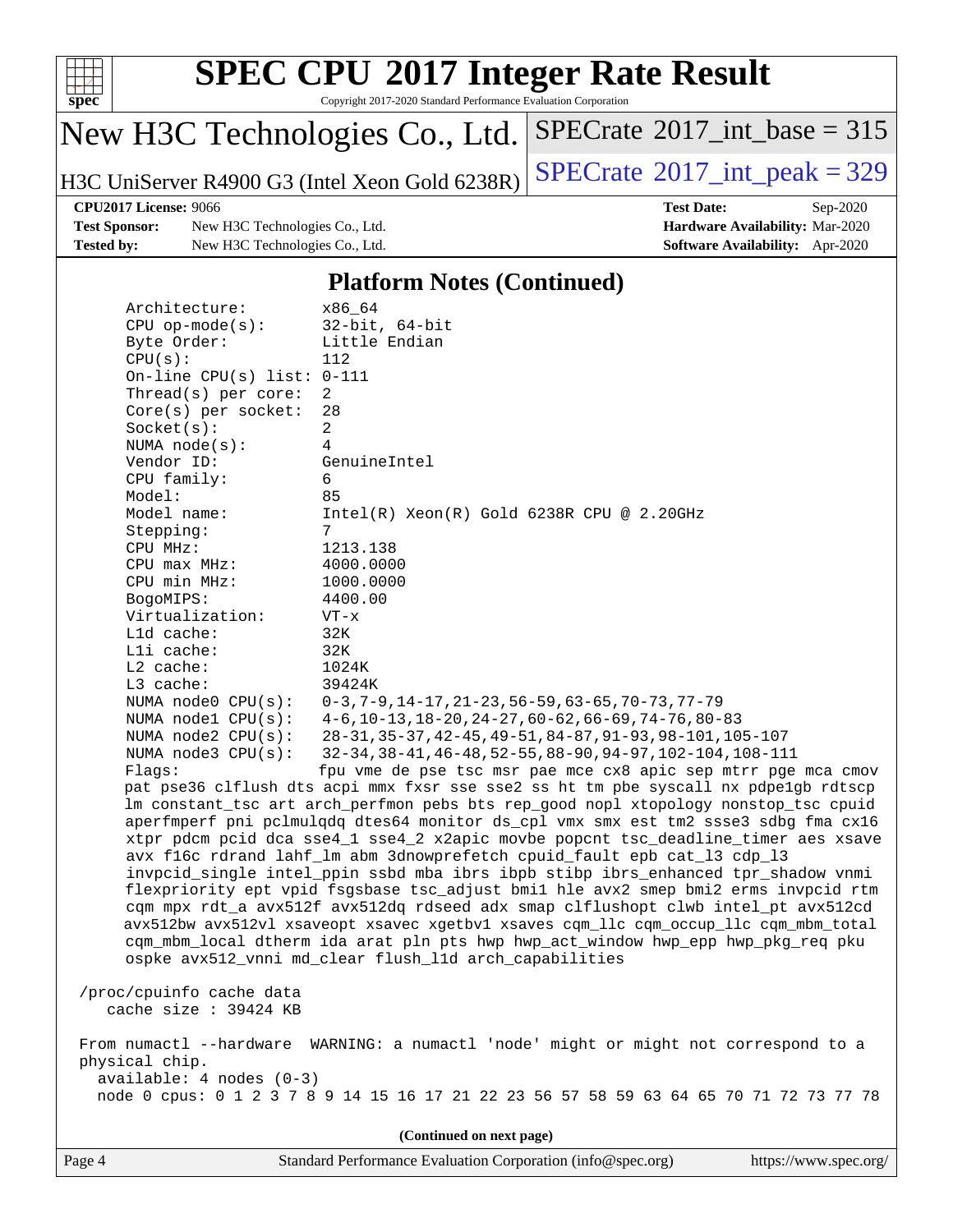

Copyright 2017-2020 Standard Performance Evaluation Corporation

### New H3C Technologies Co., Ltd.

H3C UniServer R4900 G3 (Intel Xeon Gold  $6238R$ ) [SPECrate](http://www.spec.org/auto/cpu2017/Docs/result-fields.html#SPECrate2017intpeak)<sup>®</sup>[2017\\_int\\_peak = 3](http://www.spec.org/auto/cpu2017/Docs/result-fields.html#SPECrate2017intpeak)29

 $SPECTate$ <sup>®</sup>[2017\\_int\\_base =](http://www.spec.org/auto/cpu2017/Docs/result-fields.html#SPECrate2017intbase) 315

### **[CPU2017 License:](http://www.spec.org/auto/cpu2017/Docs/result-fields.html#CPU2017License)** 9066 **[Test Date:](http://www.spec.org/auto/cpu2017/Docs/result-fields.html#TestDate)** Sep-2020

79

**[Test Sponsor:](http://www.spec.org/auto/cpu2017/Docs/result-fields.html#TestSponsor)** New H3C Technologies Co., Ltd. **[Hardware Availability:](http://www.spec.org/auto/cpu2017/Docs/result-fields.html#HardwareAvailability)** Mar-2020 **[Tested by:](http://www.spec.org/auto/cpu2017/Docs/result-fields.html#Testedby)** New H3C Technologies Co., Ltd. **[Software Availability:](http://www.spec.org/auto/cpu2017/Docs/result-fields.html#SoftwareAvailability)** Apr-2020

### **[Platform Notes \(Continued\)](http://www.spec.org/auto/cpu2017/Docs/result-fields.html#PlatformNotes)**

 node 0 size: 46686 MB node 0 free: 46067 MB node 1 cpus: 4 5 6 10 11 12 13 18 19 20 24 25 26 27 60 61 62 66 67 68 69 74 75 76 80 81 82 83 node 1 size: 48350 MB node 1 free: 48157 MB node 2 cpus: 28 29 30 31 35 36 37 42 43 44 45 49 50 51 84 85 86 87 91 92 93 98 99 100 101 105 106 107 node 2 size: 48377 MB node 2 free: 48165 MB node 3 cpus: 32 33 34 38 39 40 41 46 47 48 52 53 54 55 88 89 90 94 95 96 97 102 103 104 108 109 110 111 node 3 size: 48377 MB node 3 free: 46932 MB node distances: node 0 1 2 3 0: 10 11 21 21 1: 11 10 21 21 2: 21 21 10 11 3: 21 21 11 10 From /proc/meminfo MemTotal: 196395208 kB HugePages\_Total: 0 Hugepagesize: 2048 kB From /etc/\*release\* /etc/\*version\* os-release: NAME="Red Hat Enterprise Linux" VERSION="8.2 (Ootpa)" ID="rhel" ID\_LIKE="fedora" VERSION\_ID="8.2" PLATFORM\_ID="platform:el8" PRETTY\_NAME="Red Hat Enterprise Linux 8.2 (Ootpa)" ANSI\_COLOR="0;31" redhat-release: Red Hat Enterprise Linux release 8.2 (Ootpa) system-release: Red Hat Enterprise Linux release 8.2 (Ootpa) system-release-cpe: cpe:/o:redhat:enterprise\_linux:8.2:ga uname -a: Linux localhost.localdomain 4.18.0-193.el8.x86\_64 #1 SMP Fri Mar 27 14:35:58 UTC 2020 x86\_64 x86\_64 x86\_64 GNU/Linux Kernel self-reported vulnerability status: **(Continued on next page)**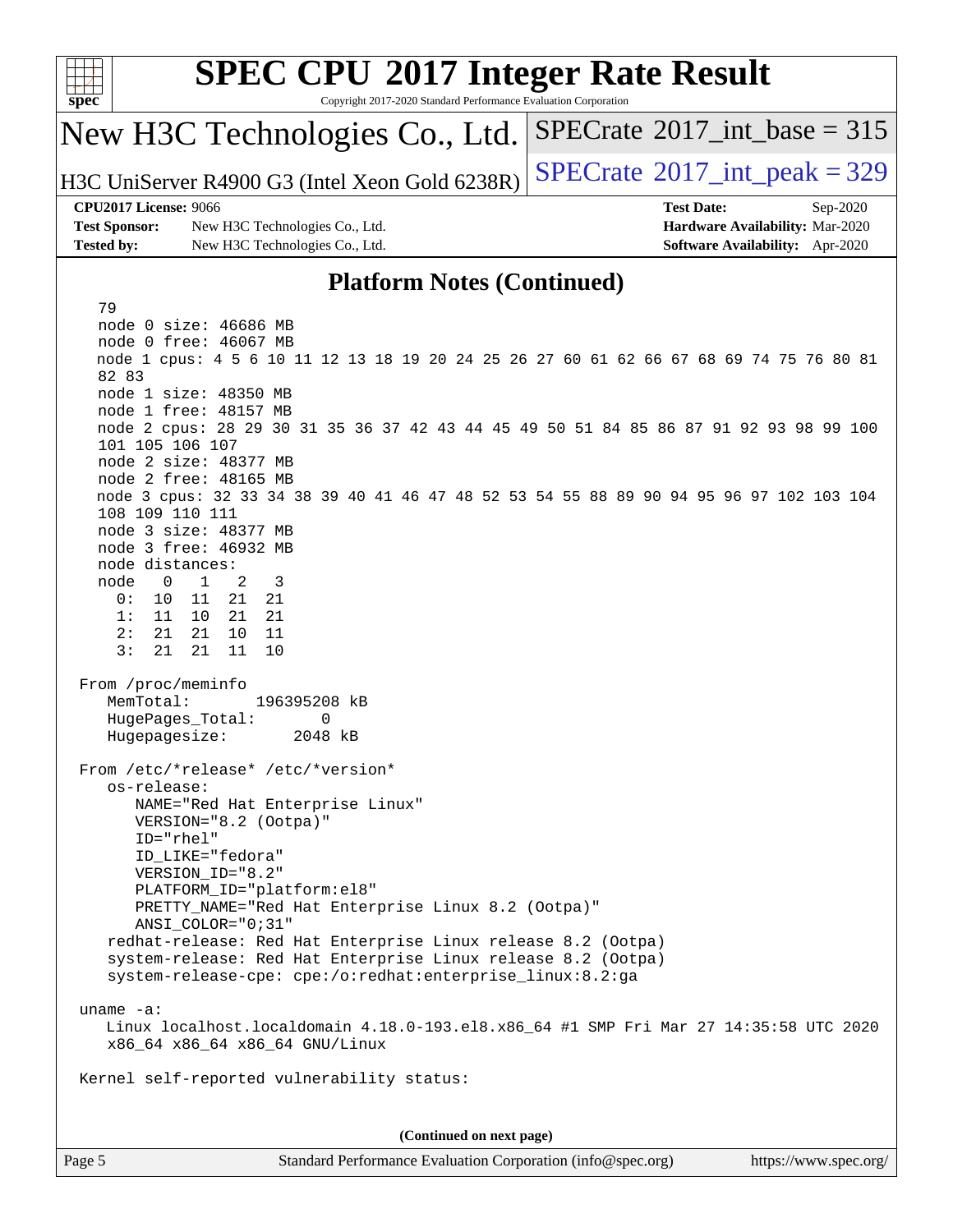

Copyright 2017-2020 Standard Performance Evaluation Corporation

## New H3C Technologies Co., Ltd.

H3C UniServer R4900 G3 (Intel Xeon Gold  $6238R$ ) [SPECrate](http://www.spec.org/auto/cpu2017/Docs/result-fields.html#SPECrate2017intpeak)<sup>®</sup>[2017\\_int\\_peak = 3](http://www.spec.org/auto/cpu2017/Docs/result-fields.html#SPECrate2017intpeak)29

 $SPECTate$ <sup>®</sup>[2017\\_int\\_base =](http://www.spec.org/auto/cpu2017/Docs/result-fields.html#SPECrate2017intbase) 315

**[Test Sponsor:](http://www.spec.org/auto/cpu2017/Docs/result-fields.html#TestSponsor)** New H3C Technologies Co., Ltd. **[Hardware Availability:](http://www.spec.org/auto/cpu2017/Docs/result-fields.html#HardwareAvailability)** Mar-2020 **[Tested by:](http://www.spec.org/auto/cpu2017/Docs/result-fields.html#Testedby)** New H3C Technologies Co., Ltd. **[Software Availability:](http://www.spec.org/auto/cpu2017/Docs/result-fields.html#SoftwareAvailability)** Apr-2020

**[CPU2017 License:](http://www.spec.org/auto/cpu2017/Docs/result-fields.html#CPU2017License)** 9066 **[Test Date:](http://www.spec.org/auto/cpu2017/Docs/result-fields.html#TestDate)** Sep-2020

### **[Platform Notes \(Continued\)](http://www.spec.org/auto/cpu2017/Docs/result-fields.html#PlatformNotes)**

Page 6 Standard Performance Evaluation Corporation [\(info@spec.org\)](mailto:info@spec.org) <https://www.spec.org/> itlb multihit:  $KVM:$  Mitigation: Split huge pages CVE-2018-3620 (L1 Terminal Fault): Not affected Microarchitectural Data Sampling: Not affected<br>CVE-2017-5754 (Meltdown): Not affected  $CVE-2017-5754$  (Meltdown): CVE-2018-3639 (Speculative Store Bypass): Mitigation: Speculative Store Bypass disabled via prctl and seccomp CVE-2017-5753 (Spectre variant 1): Mitigation: usercopy/swapgs barriers and \_\_user pointer sanitization CVE-2017-5715 (Spectre variant 2): Mitigation: Enhanced IBRS, IBPB: conditional, RSB filling tsx\_async\_abort: Mitigation: Clear CPU buffers; SMT vulnerable run-level 3 Sep 14 16:38 SPEC is set to: /home/speccpu Filesystem Type Size Used Avail Use% Mounted on /dev/mapper/rhel-home xfs 503G 12G 491G 3% /home From /sys/devices/virtual/dmi/id BIOS: American Megatrends Inc. 2.00.33 08/22/2019 Vendor: H3C Product: RS33M2C9S Product Family: Rack Additional information from dmidecode follows. WARNING: Use caution when you interpret this section. The 'dmidecode' program reads system data which is "intended to allow hardware to be accurately determined", but the intent may not be met, as there are frequent changes to hardware, firmware, and the "DMTF SMBIOS" standard. Memory: 6x Hynix HMA82GR7CJR8N-WM 16 GB 2 rank 2933 12x NO DIMM NO DIMM 6x Samsung M393A2K43CB2-CVF 16 GB 2 rank 2933 (End of data from sysinfo program) **[Compiler Version Notes](http://www.spec.org/auto/cpu2017/Docs/result-fields.html#CompilerVersionNotes)** ==============================================================================  $C \qquad | \quad 502.\text{gcc\_r}(\text{peak})$ ------------------------------------------------------------------------------ Intel(R) C Compiler for applications running on IA-32, Version 2021.1 NextGen Build 20200304 Copyright (C) 1985-2020 Intel Corporation. All rights reserved. ------------------------------------------------------------------------------ ============================================================================== **(Continued on next page)**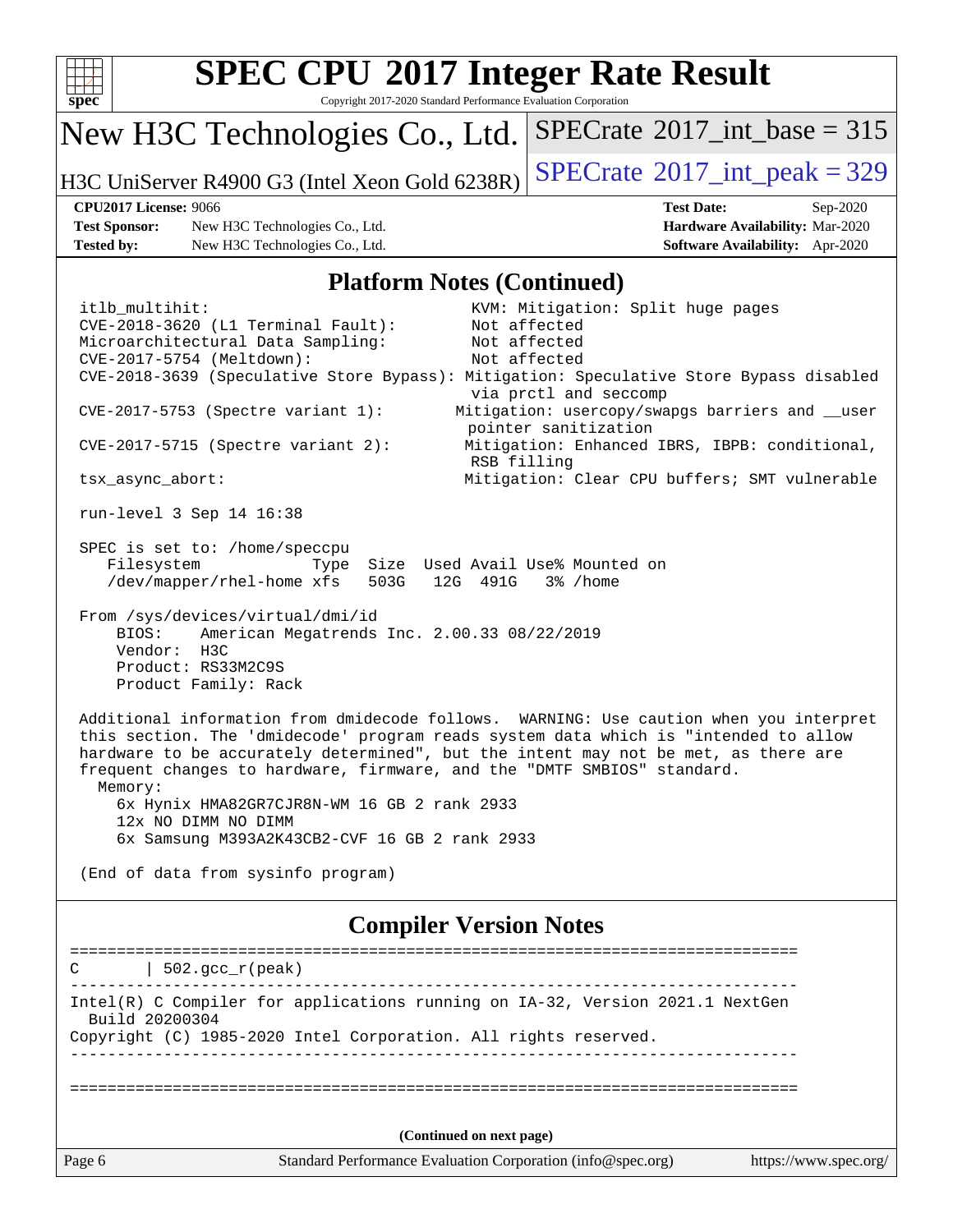| ч<br>t.<br>۱ |  |  |  |  |  |
|--------------|--|--|--|--|--|

Copyright 2017-2020 Standard Performance Evaluation Corporation

#### New H3C Technologies Co., Ltd. H3C UniServer R4900 G3 (Intel Xeon Gold 6238R)  $\left|$  [SPECrate](http://www.spec.org/auto/cpu2017/Docs/result-fields.html#SPECrate2017intpeak)®[2017\\_int\\_peak = 3](http://www.spec.org/auto/cpu2017/Docs/result-fields.html#SPECrate2017intpeak)29  $SPECTate$ <sup>®</sup>[2017\\_int\\_base =](http://www.spec.org/auto/cpu2017/Docs/result-fields.html#SPECrate2017intbase) 315 **[CPU2017 License:](http://www.spec.org/auto/cpu2017/Docs/result-fields.html#CPU2017License)** 9066 **[Test Date:](http://www.spec.org/auto/cpu2017/Docs/result-fields.html#TestDate)** Sep-2020 **[Test Sponsor:](http://www.spec.org/auto/cpu2017/Docs/result-fields.html#TestSponsor)** New H3C Technologies Co., Ltd. **[Hardware Availability:](http://www.spec.org/auto/cpu2017/Docs/result-fields.html#HardwareAvailability)** Mar-2020 **[Tested by:](http://www.spec.org/auto/cpu2017/Docs/result-fields.html#Testedby)** New H3C Technologies Co., Ltd. **[Software Availability:](http://www.spec.org/auto/cpu2017/Docs/result-fields.html#SoftwareAvailability)** Apr-2020 **[Compiler Version Notes \(Continued\)](http://www.spec.org/auto/cpu2017/Docs/result-fields.html#CompilerVersionNotes)** C | 500.perlbench\_r(base) 502.gcc\_r(base) 505.mcf\_r(base, peak) | 525.x264\_r(base, peak) 557.xz\_r(base) ------------------------------------------------------------------------------ Intel(R) C Compiler for applications running on Intel(R) 64, Version 2021.1 NextGen Build 20200304 Copyright (C) 1985-2020 Intel Corporation. All rights reserved. ------------------------------------------------------------------------------ ==============================================================================  $C$  | 500.perlbench\_r(peak) 557.xz\_r(peak) ------------------------------------------------------------------------------ Intel(R) C Intel(R) 64 Compiler for applications running on Intel(R)  $64$ , Version 19.1.1.217 Build 20200306 Copyright (C) 1985-2020 Intel Corporation. All rights reserved. ------------------------------------------------------------------------------ ==============================================================================  $C \qquad | \quad 502.\text{gcc\_r}(\text{peak})$ ------------------------------------------------------------------------------ Intel(R) C Compiler for applications running on IA-32, Version 2021.1 NextGen Build 20200304 Copyright (C) 1985-2020 Intel Corporation. All rights reserved. ------------------------------------------------------------------------------ ============================================================================== C | 500.perlbench\_r(base) 502.gcc\_r(base) 505.mcf\_r(base, peak) | 525.x264\_r(base, peak) 557.xz\_r(base) ------------------------------------------------------------------------------ Intel(R) C Compiler for applications running on Intel(R) 64, Version 2021.1 NextGen Build 20200304 Copyright (C) 1985-2020 Intel Corporation. All rights reserved. ------------------------------------------------------------------------------ ============================================================================== C | 500.perlbench\_r(peak) 557.xz\_r(peak) ------------------------------------------------------------------------------ Intel(R) C Intel(R) 64 Compiler for applications running on Intel(R) 64, Version 19.1.1.217 Build 20200306 Copyright (C) 1985-2020 Intel Corporation. All rights reserved. ------------------------------------------------------------------------------ ==============================================================================  $C \qquad | \quad 502.\text{gcc\_r}(\text{peak})$ ------------------------------------------------------------------------------ Intel(R) C Compiler for applications running on IA-32, Version 2021.1 NextGen Build 20200304 Copyright (C) 1985-2020 Intel Corporation. All rights reserved.

**(Continued on next page)**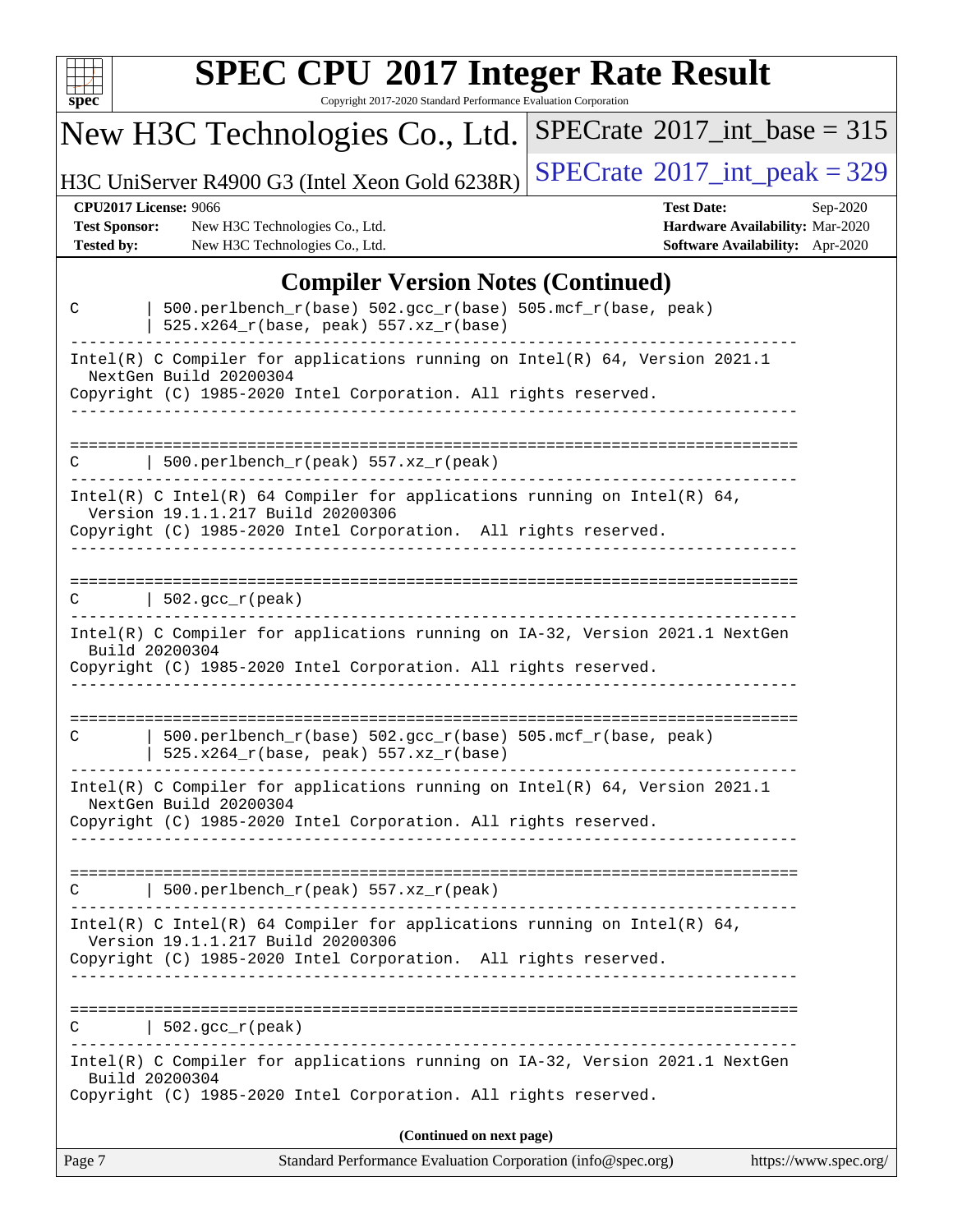| Copyright 2017-2020 Standard Performance Evaluation Corporation<br>$spec^*$                                                                                                              | <b>SPEC CPU®2017 Integer Rate Result</b>                                                            |
|------------------------------------------------------------------------------------------------------------------------------------------------------------------------------------------|-----------------------------------------------------------------------------------------------------|
| New H3C Technologies Co., Ltd.                                                                                                                                                           | $SPECTate$ <sup>®</sup> 2017_int_base = 315                                                         |
| H3C UniServer R4900 G3 (Intel Xeon Gold 6238R)                                                                                                                                           | $SPECrate^{\circ}2017\_int\_peak = 329$                                                             |
| <b>CPU2017 License: 9066</b><br><b>Test Sponsor:</b><br>New H3C Technologies Co., Ltd.<br><b>Tested by:</b><br>New H3C Technologies Co., Ltd.                                            | <b>Test Date:</b><br>Sep-2020<br>Hardware Availability: Mar-2020<br>Software Availability: Apr-2020 |
| <b>Compiler Version Notes (Continued)</b>                                                                                                                                                |                                                                                                     |
|                                                                                                                                                                                          |                                                                                                     |
| 500.perlbench_r(base) 502.gcc_r(base) 505.mcf_r(base, peak)<br>C<br>$525.x264_r(base, peak) 557.xz_r(base)$                                                                              |                                                                                                     |
| Intel(R) C Compiler for applications running on Intel(R) $64$ , Version 2021.1<br>NextGen Build 20200304<br>Copyright (C) 1985-2020 Intel Corporation. All rights reserved.              |                                                                                                     |
| 500.perlbench_r(peak) 557.xz_r(peak)<br>C                                                                                                                                                |                                                                                                     |
| Intel(R) C Intel(R) 64 Compiler for applications running on Intel(R) 64,<br>Version 19.1.1.217 Build 20200306<br>Copyright (C) 1985-2020 Intel Corporation. All rights reserved.         |                                                                                                     |
| 520.omnetpp_r(base, peak) 523.xalancbmk_r(base, peak)<br>$C++$<br>531.deepsjeng_r(base, peak) 541.leela_r(base, peak)                                                                    | ====================                                                                                |
| Intel(R) C++ Compiler for applications running on Intel(R) 64, Version 2021.1<br>NextGen Build 20200304<br>Copyright (C) 1985-2020 Intel Corporation. All rights reserved.               |                                                                                                     |
| Fortran   548. exchange $2\_r$ (base, peak)                                                                                                                                              |                                                                                                     |
| Intel(R) Fortran Intel(R) 64 Compiler for applications running on $Intel(R)$<br>64, Version 19.1.1.217 Build 20200306<br>Copyright (C) 1985-2020 Intel Corporation. All rights reserved. |                                                                                                     |
| <b>Base Compiler Invocation</b>                                                                                                                                                          |                                                                                                     |
| C benchmarks:<br>icc                                                                                                                                                                     |                                                                                                     |
| $C_{++}$ benchmarks:<br>icpc                                                                                                                                                             |                                                                                                     |
| Fortran benchmarks:<br>ifort                                                                                                                                                             |                                                                                                     |
| Page 8<br>Standard Performance Evaluation Corporation (info@spec.org)                                                                                                                    | https://www.spec.org/                                                                               |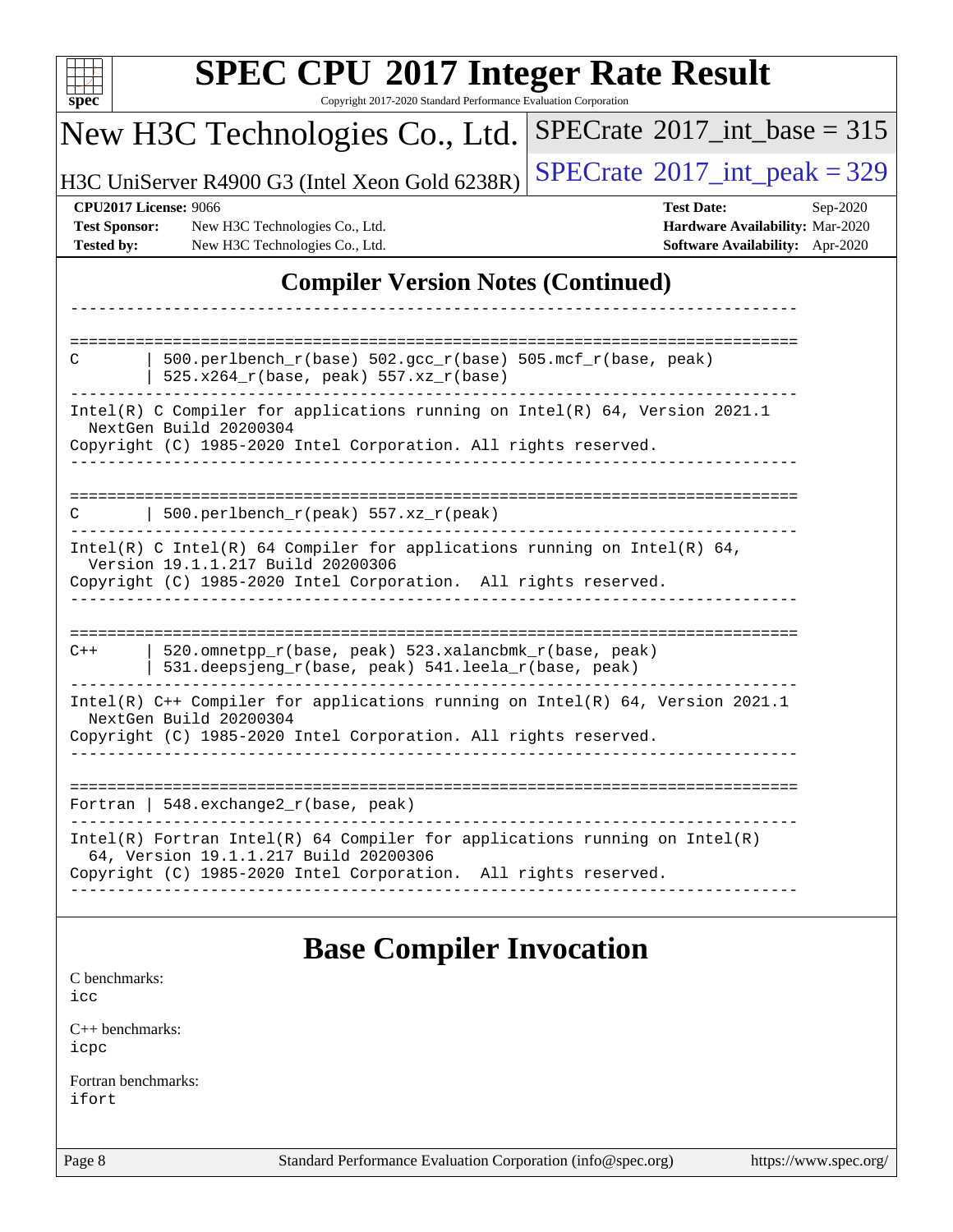

Copyright 2017-2020 Standard Performance Evaluation Corporation

## New H3C Technologies Co., Ltd.

H3C UniServer R4900 G3 (Intel Xeon Gold  $6238R$ ) [SPECrate](http://www.spec.org/auto/cpu2017/Docs/result-fields.html#SPECrate2017intpeak)<sup>®</sup>[2017\\_int\\_peak = 3](http://www.spec.org/auto/cpu2017/Docs/result-fields.html#SPECrate2017intpeak)29

 $SPECTate$ <sup>®</sup>[2017\\_int\\_base =](http://www.spec.org/auto/cpu2017/Docs/result-fields.html#SPECrate2017intbase) 315

**[Test Sponsor:](http://www.spec.org/auto/cpu2017/Docs/result-fields.html#TestSponsor)** New H3C Technologies Co., Ltd. **[Hardware Availability:](http://www.spec.org/auto/cpu2017/Docs/result-fields.html#HardwareAvailability)** Mar-2020 **[Tested by:](http://www.spec.org/auto/cpu2017/Docs/result-fields.html#Testedby)** New H3C Technologies Co., Ltd. **[Software Availability:](http://www.spec.org/auto/cpu2017/Docs/result-fields.html#SoftwareAvailability)** Apr-2020

**[CPU2017 License:](http://www.spec.org/auto/cpu2017/Docs/result-fields.html#CPU2017License)** 9066 **[Test Date:](http://www.spec.org/auto/cpu2017/Docs/result-fields.html#TestDate)** Sep-2020

## **[Base Portability Flags](http://www.spec.org/auto/cpu2017/Docs/result-fields.html#BasePortabilityFlags)**

 500.perlbench\_r: [-DSPEC\\_LP64](http://www.spec.org/cpu2017/results/res2020q4/cpu2017-20201014-24213.flags.html#b500.perlbench_r_basePORTABILITY_DSPEC_LP64) [-DSPEC\\_LINUX\\_X64](http://www.spec.org/cpu2017/results/res2020q4/cpu2017-20201014-24213.flags.html#b500.perlbench_r_baseCPORTABILITY_DSPEC_LINUX_X64) 502.gcc\_r: [-DSPEC\\_LP64](http://www.spec.org/cpu2017/results/res2020q4/cpu2017-20201014-24213.flags.html#suite_basePORTABILITY502_gcc_r_DSPEC_LP64) 505.mcf\_r: [-DSPEC\\_LP64](http://www.spec.org/cpu2017/results/res2020q4/cpu2017-20201014-24213.flags.html#suite_basePORTABILITY505_mcf_r_DSPEC_LP64) 520.omnetpp\_r: [-DSPEC\\_LP64](http://www.spec.org/cpu2017/results/res2020q4/cpu2017-20201014-24213.flags.html#suite_basePORTABILITY520_omnetpp_r_DSPEC_LP64) 523.xalancbmk\_r: [-DSPEC\\_LP64](http://www.spec.org/cpu2017/results/res2020q4/cpu2017-20201014-24213.flags.html#suite_basePORTABILITY523_xalancbmk_r_DSPEC_LP64) [-DSPEC\\_LINUX](http://www.spec.org/cpu2017/results/res2020q4/cpu2017-20201014-24213.flags.html#b523.xalancbmk_r_baseCXXPORTABILITY_DSPEC_LINUX) 525.x264\_r: [-DSPEC\\_LP64](http://www.spec.org/cpu2017/results/res2020q4/cpu2017-20201014-24213.flags.html#suite_basePORTABILITY525_x264_r_DSPEC_LP64) 531.deepsjeng\_r: [-DSPEC\\_LP64](http://www.spec.org/cpu2017/results/res2020q4/cpu2017-20201014-24213.flags.html#suite_basePORTABILITY531_deepsjeng_r_DSPEC_LP64) 541.leela\_r: [-DSPEC\\_LP64](http://www.spec.org/cpu2017/results/res2020q4/cpu2017-20201014-24213.flags.html#suite_basePORTABILITY541_leela_r_DSPEC_LP64) 548.exchange2\_r: [-DSPEC\\_LP64](http://www.spec.org/cpu2017/results/res2020q4/cpu2017-20201014-24213.flags.html#suite_basePORTABILITY548_exchange2_r_DSPEC_LP64) 557.xz\_r: [-DSPEC\\_LP64](http://www.spec.org/cpu2017/results/res2020q4/cpu2017-20201014-24213.flags.html#suite_basePORTABILITY557_xz_r_DSPEC_LP64)

### **[Base Optimization Flags](http://www.spec.org/auto/cpu2017/Docs/result-fields.html#BaseOptimizationFlags)**

#### [C benchmarks](http://www.spec.org/auto/cpu2017/Docs/result-fields.html#Cbenchmarks):

```
-m64 -qnextgen -std=c11
-Wl,-plugin-opt=-x86-branches-within-32B-boundaries -Wl,-z,muldefs
-xCORE-AVX512 -O3 -ffast-math -flto -mfpmath=sse -funroll-loops
-fuse-ld=gold -qopt-mem-layout-trans=4
-L/usr/local/IntelCompiler19/compilers_and_libraries_2020.1.217/linux/compiler/lib/intel64_lin
-lqkmalloc
```
#### [C++ benchmarks](http://www.spec.org/auto/cpu2017/Docs/result-fields.html#CXXbenchmarks):

```
-m64 -qnextgen -Wl,-plugin-opt=-x86-branches-within-32B-boundaries
-Wl,-z,muldefs -xCORE-AVX512 -O3 -ffast-math -flto -mfpmath=sse
-funroll-loops -fuse-ld=gold -qopt-mem-layout-trans=4
-L/usr/local/IntelCompiler19/compilers_and_libraries_2020.1.217/linux/compiler/lib/intel64_lin
-lqkmalloc
```
#### [Fortran benchmarks:](http://www.spec.org/auto/cpu2017/Docs/result-fields.html#Fortranbenchmarks)

```
-m64 -Wl,-plugin-opt=-x86-branches-within-32B-boundaries -Wl,-z,muldefs
-xCORE-AVX512 -O3 -ipo -no-prec-div -qopt-mem-layout-trans=4
-nostandard-realloc-lhs -align array32byte -auto
-mbranches-within-32B-boundaries
-L/usr/local/IntelCompiler19/compilers_and_libraries_2020.1.217/linux/compiler/lib/intel64_lin
-lqkmalloc
```
### **[Peak Compiler Invocation](http://www.spec.org/auto/cpu2017/Docs/result-fields.html#PeakCompilerInvocation)**

[C benchmarks](http://www.spec.org/auto/cpu2017/Docs/result-fields.html#Cbenchmarks):

[icc](http://www.spec.org/cpu2017/results/res2020q4/cpu2017-20201014-24213.flags.html#user_CCpeak_intel_icc_66fc1ee009f7361af1fbd72ca7dcefbb700085f36577c54f309893dd4ec40d12360134090235512931783d35fd58c0460139e722d5067c5574d8eaf2b3e37e92)

**(Continued on next page)**

Page 9 Standard Performance Evaluation Corporation [\(info@spec.org\)](mailto:info@spec.org) <https://www.spec.org/>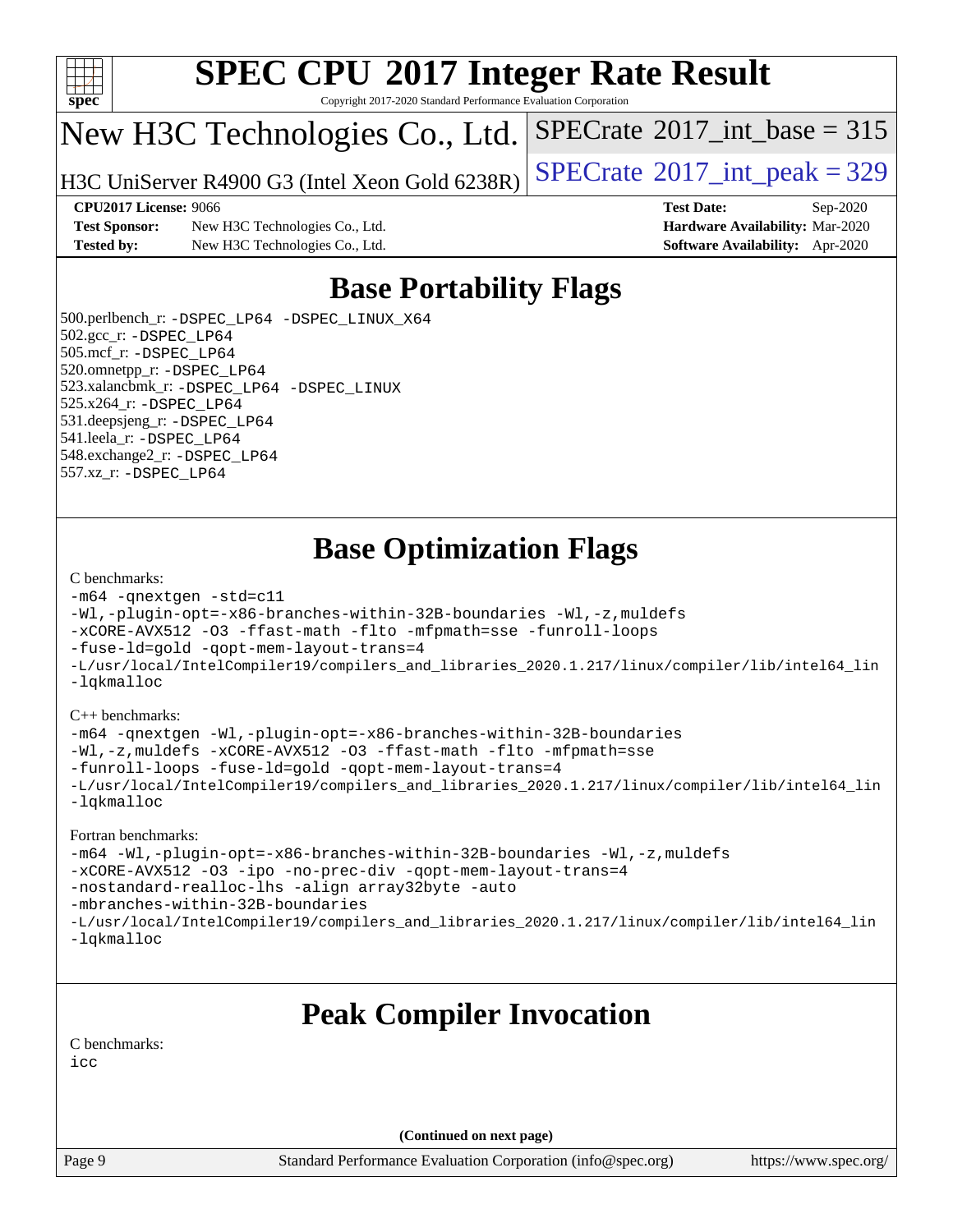

Copyright 2017-2020 Standard Performance Evaluation Corporation

## New H3C Technologies Co., Ltd.

H3C UniServer R4900 G3 (Intel Xeon Gold  $6238R$ ) [SPECrate](http://www.spec.org/auto/cpu2017/Docs/result-fields.html#SPECrate2017intpeak)<sup>®</sup>[2017\\_int\\_peak = 3](http://www.spec.org/auto/cpu2017/Docs/result-fields.html#SPECrate2017intpeak)29

 $SPECTate$ <sup>®</sup>[2017\\_int\\_base =](http://www.spec.org/auto/cpu2017/Docs/result-fields.html#SPECrate2017intbase) 315

**[Test Sponsor:](http://www.spec.org/auto/cpu2017/Docs/result-fields.html#TestSponsor)** New H3C Technologies Co., Ltd. **[Hardware Availability:](http://www.spec.org/auto/cpu2017/Docs/result-fields.html#HardwareAvailability)** Mar-2020 **[Tested by:](http://www.spec.org/auto/cpu2017/Docs/result-fields.html#Testedby)** New H3C Technologies Co., Ltd. **[Software Availability:](http://www.spec.org/auto/cpu2017/Docs/result-fields.html#SoftwareAvailability)** Apr-2020

**[CPU2017 License:](http://www.spec.org/auto/cpu2017/Docs/result-fields.html#CPU2017License)** 9066 **[Test Date:](http://www.spec.org/auto/cpu2017/Docs/result-fields.html#TestDate)** Sep-2020

## **[Peak Compiler Invocation \(Continued\)](http://www.spec.org/auto/cpu2017/Docs/result-fields.html#PeakCompilerInvocation)**

[C++ benchmarks:](http://www.spec.org/auto/cpu2017/Docs/result-fields.html#CXXbenchmarks) [icpc](http://www.spec.org/cpu2017/results/res2020q4/cpu2017-20201014-24213.flags.html#user_CXXpeak_intel_icpc_c510b6838c7f56d33e37e94d029a35b4a7bccf4766a728ee175e80a419847e808290a9b78be685c44ab727ea267ec2f070ec5dc83b407c0218cded6866a35d07)

[Fortran benchmarks](http://www.spec.org/auto/cpu2017/Docs/result-fields.html#Fortranbenchmarks): [ifort](http://www.spec.org/cpu2017/results/res2020q4/cpu2017-20201014-24213.flags.html#user_FCpeak_intel_ifort_8111460550e3ca792625aed983ce982f94888b8b503583aa7ba2b8303487b4d8a21a13e7191a45c5fd58ff318f48f9492884d4413fa793fd88dd292cad7027ca)

### **[Peak Portability Flags](http://www.spec.org/auto/cpu2017/Docs/result-fields.html#PeakPortabilityFlags)**

 500.perlbench\_r: [-DSPEC\\_LP64](http://www.spec.org/cpu2017/results/res2020q4/cpu2017-20201014-24213.flags.html#b500.perlbench_r_peakPORTABILITY_DSPEC_LP64) [-DSPEC\\_LINUX\\_X64](http://www.spec.org/cpu2017/results/res2020q4/cpu2017-20201014-24213.flags.html#b500.perlbench_r_peakCPORTABILITY_DSPEC_LINUX_X64) 502.gcc\_r: [-D\\_FILE\\_OFFSET\\_BITS=64](http://www.spec.org/cpu2017/results/res2020q4/cpu2017-20201014-24213.flags.html#user_peakPORTABILITY502_gcc_r_file_offset_bits_64_5ae949a99b284ddf4e95728d47cb0843d81b2eb0e18bdfe74bbf0f61d0b064f4bda2f10ea5eb90e1dcab0e84dbc592acfc5018bc955c18609f94ddb8d550002c) 505.mcf\_r: [-DSPEC\\_LP64](http://www.spec.org/cpu2017/results/res2020q4/cpu2017-20201014-24213.flags.html#suite_peakPORTABILITY505_mcf_r_DSPEC_LP64) 520.omnetpp\_r: [-DSPEC\\_LP64](http://www.spec.org/cpu2017/results/res2020q4/cpu2017-20201014-24213.flags.html#suite_peakPORTABILITY520_omnetpp_r_DSPEC_LP64) 523.xalancbmk\_r: [-DSPEC\\_LP64](http://www.spec.org/cpu2017/results/res2020q4/cpu2017-20201014-24213.flags.html#suite_peakPORTABILITY523_xalancbmk_r_DSPEC_LP64) [-DSPEC\\_LINUX](http://www.spec.org/cpu2017/results/res2020q4/cpu2017-20201014-24213.flags.html#b523.xalancbmk_r_peakCXXPORTABILITY_DSPEC_LINUX) 525.x264\_r: [-DSPEC\\_LP64](http://www.spec.org/cpu2017/results/res2020q4/cpu2017-20201014-24213.flags.html#suite_peakPORTABILITY525_x264_r_DSPEC_LP64) 531.deepsjeng\_r: [-DSPEC\\_LP64](http://www.spec.org/cpu2017/results/res2020q4/cpu2017-20201014-24213.flags.html#suite_peakPORTABILITY531_deepsjeng_r_DSPEC_LP64) 541.leela\_r: [-DSPEC\\_LP64](http://www.spec.org/cpu2017/results/res2020q4/cpu2017-20201014-24213.flags.html#suite_peakPORTABILITY541_leela_r_DSPEC_LP64) 548.exchange2\_r: [-DSPEC\\_LP64](http://www.spec.org/cpu2017/results/res2020q4/cpu2017-20201014-24213.flags.html#suite_peakPORTABILITY548_exchange2_r_DSPEC_LP64) 557.xz\_r: [-DSPEC\\_LP64](http://www.spec.org/cpu2017/results/res2020q4/cpu2017-20201014-24213.flags.html#suite_peakPORTABILITY557_xz_r_DSPEC_LP64)

## **[Peak Optimization Flags](http://www.spec.org/auto/cpu2017/Docs/result-fields.html#PeakOptimizationFlags)**

[C benchmarks](http://www.spec.org/auto/cpu2017/Docs/result-fields.html#Cbenchmarks):

```
 500.perlbench_r: -Wl,-z,muldefs -prof-gen(pass 1) -prof-use(pass 2)
-xCORE-AVX512 -ipo -O3 -no-prec-div
-qopt-mem-layout-trans=4 -fno-strict-overflow
-mbranches-within-32B-boundaries
-L/usr/local/IntelCompiler19/compilers_and_libraries_2020.1.217/linux/compiler/lib/intel64_lin
-lqkmalloc
 502.gcc_r: -m32
-L/usr/local/IntelCompiler19/compilers_and_libraries_2020.1.217/linux/compiler/lib/ia32_lin
-std=gnu89
-Wl,-plugin-opt=-x86-branches-within-32B-boundaries
-Wl,-z,muldefs -fprofile-generate(pass 1)
-fprofile-use=default.profdata(pass 2) -xCORE-AVX512 -flto
-Ofast(pass 1) -O3 -ffast-math -qnextgen -fuse-ld=gold
-qopt-mem-layout-trans=4 -L/usr/local/jemalloc32-5.0.1/lib
-ljemalloc
 505.mcf_r: basepeak = yes
                                      (Continued on next page)
```